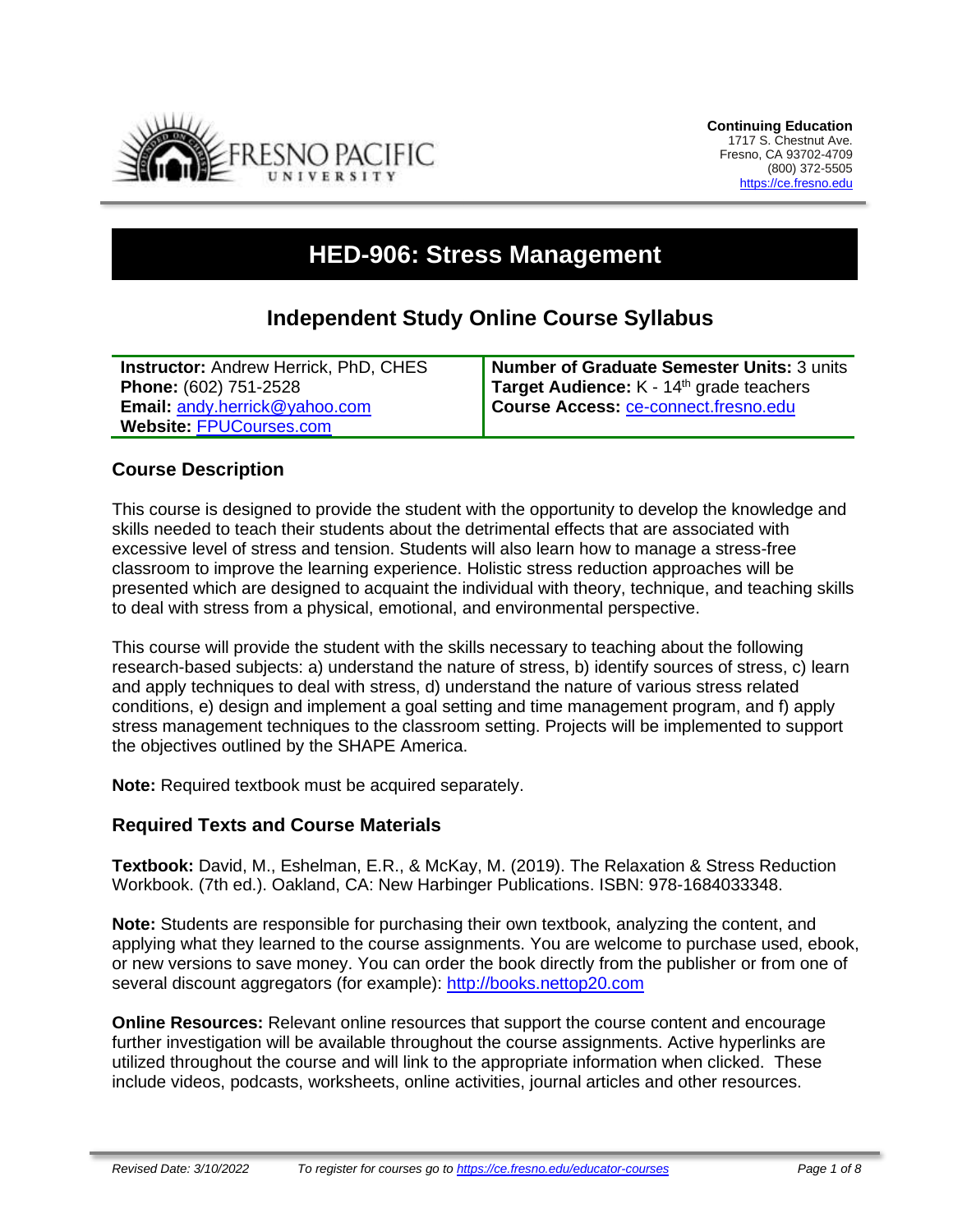**Moodle:** Moodle is a web-based learning management system used to support flexible teaching and learning in both face-to-face and distance courses (e-learning). [https://moodle.org](https://moodle.org/) // <https://moodle.org/demo> // [https://docs.moodle.org](https://docs.moodle.org/)

## **Course Dates**

Self-paced; students may enroll at any time and take up to one year, from the date of registration, to complete assignments. Students may complete assignments in no less than three weeks for a 3 unit course (one week per unit).

## **National Standards Addressed in This Course**

#### **National Board for Professional Teaching Standards (NBPTS)**

[\(http://www.nbpts.org/standards-five-core-propositions/\)](http://www.nbpts.org/standards-five-core-propositions/)

First published in 1989 and updated in 2016, *[What Teachers Should Know and Be Able to Do](http://www.accomplishedteacher.org/)* articulates the National Board's Five Core Propositions for teaching. The Five Core Propositions comparable to medicine's Hippocratic Oath — set forth the profession's vision for accomplished teaching. Together, the propositions form the basis of all National Board Standards and the foundation for National Board Certification. Course assignments have been designed so students can demonstrate excellence against these professional teaching standards whenever possible.

- Proposition 1: Teachers are committed to students and their learning
- Proposition 2: Teachers know the subject they teach and how to teach those subjects to students
- Proposition 3: Teachers are responsible for managing and monitoring student learning
- Proposition 4: Teachers think systematically about their practice and learn from experience
- Proposition 5: Teachers are members of learning communities

## **National Health Education Standards by SHAPE America**

[\(www.shapeamerica.org/standards/health/index.cfm\)](http://www.shapeamerica.org/standards/health/index.cfm)

The following content standards defined by SHAPE America specify what students should know and be able to do as result of a quality health education program. States and local school districts across the country use the National Standards to develop or revise existing standards, frameworks and curricula. Participants are asked to apply these standards in their teaching practices and demonstrate them within their coursework.

- SHAPE 1 Students will comprehend concepts related to health promotion and disease prevention to enhance health.
- SHAPE 2 Students will analyze the influence of family, peers, culture, media, technology, and other factors on health behaviors.
- SHAPE 3 Students will demonstrate the ability to access valid information and products and services to enhance health.
- SHAPE 4 Students will demonstrate the ability to use interpersonal communication skills to enhance health and avoid or reduce health risks.
- SHAPE 5 Students will demonstrate the ability to use decision-making skills to enhance health. SHAPE 6 - Students will demonstrate the ability to use goal-setting skills to enhance health.
- SHAPE 7 Students will demonstrate the ability to practice health-enhancing behaviors and avoid or reduce health risks.
- SHAPE 8 Students will demonstrate the ability to advocate for personal, family, and community health.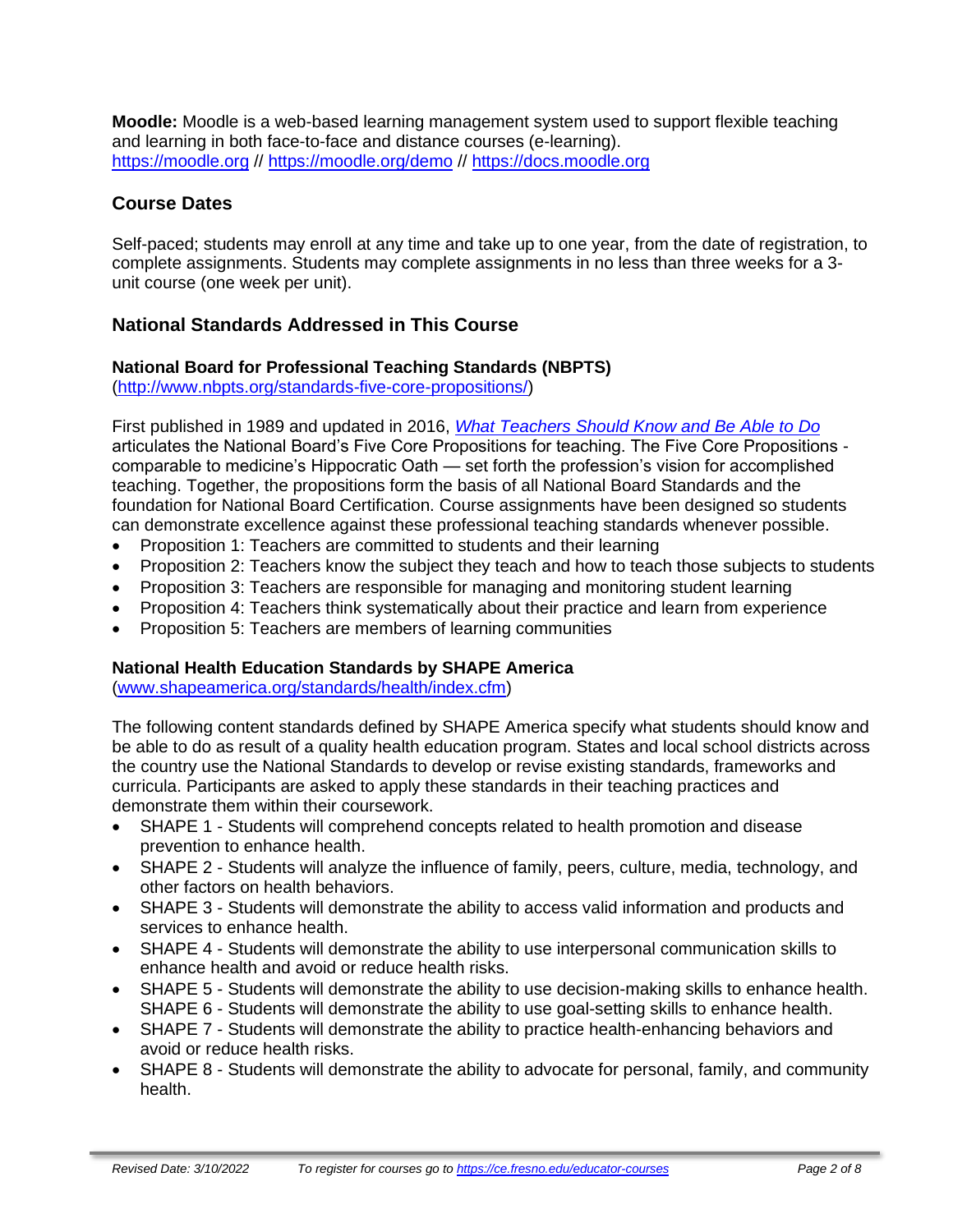#### **Common Core State Standards (CCSS)** [\(www.corestandards.org\)](http://www.corestandards.org/)

The Common Core State Standards provide a consistent, clear understanding of what students are expected to learn, so teachers and parents know what they need to do to help them. The standards are designed to be robust and relevant to the real world, reflecting the knowledge and skills that our young people need for success in college and careers. With American students fully prepared for the future, our communities will be best positioned to compete successfully in the global economy.

#### **College and Career Readiness Anchor Standards for Reading**

The grades 6–12 standards on the following pages define what students should understand and be able to do by the end of each grade span. They correspond to the College and Career Readiness (CCR) anchor standards below by number. The CCR and grade-specific standards are necessary complements—the former providing broad standards, the latter providing additional specificity—that together define the skills and understandings that all students must demonstrate.

- Key Ideas and Details
- Craft and Structure
- Integration of Knowledge and Ideas

## **Continuing Education Student Learning Outcomes (CE-SLO)**

| CE-SLO 1            | Demonstrate proficient written communication by articulating a clear focus,<br>synthesizing arguments, and utilizing standard formats in order to inform and<br>persuade others, and present information applicable to targeted use.                                       |
|---------------------|----------------------------------------------------------------------------------------------------------------------------------------------------------------------------------------------------------------------------------------------------------------------------|
| CE-SLO <sub>2</sub> | Demonstrate comprehension of content-specific knowledge and the ability to<br>apply it in theoretical, personal, professional, or societal contexts.                                                                                                                       |
| CE-SLO <sub>3</sub> | Reflect on their personal and professional growth and provide evidence of how<br>such reflection is utilized to manage personal and professional improvement.                                                                                                              |
| CE-SLO 4            | Apply critical thinking competencies by generating probing questions,<br>recognizing underlying assumptions, interpreting and evaluating relevant<br>information, and applying their understandings to the professional setting.                                           |
| CE-SLO <sub>5</sub> | Reflect on values that inspire high standards of professional and ethical<br>behavior as they pursue excellence in applying new learning to their chosen<br>field.                                                                                                         |
| CE-SLO <sub>6</sub> | Identify information needed in order to fully understand a topic or task, organize<br>that information, identify the best sources of information for a given enquiry,<br>locate and critically evaluate sources, and accurately and effectively share that<br>information. |

## **Course Student Learning Outcomes (C-SLO)**

| <b>Student Learning Outcomes for This Course</b>                                                                                           | <b>National Standards</b> | <b>CE-SLO</b> |
|--------------------------------------------------------------------------------------------------------------------------------------------|---------------------------|---------------|
| By the end of this course student will be able to:                                                                                         | Addressed*                | Addressed**   |
| Define stress and examine how stress may<br>have direct and indirect effects on your<br>immune system and on your overall health<br>status | <b>SHAPE 1, 3</b>         | CE 2, 4       |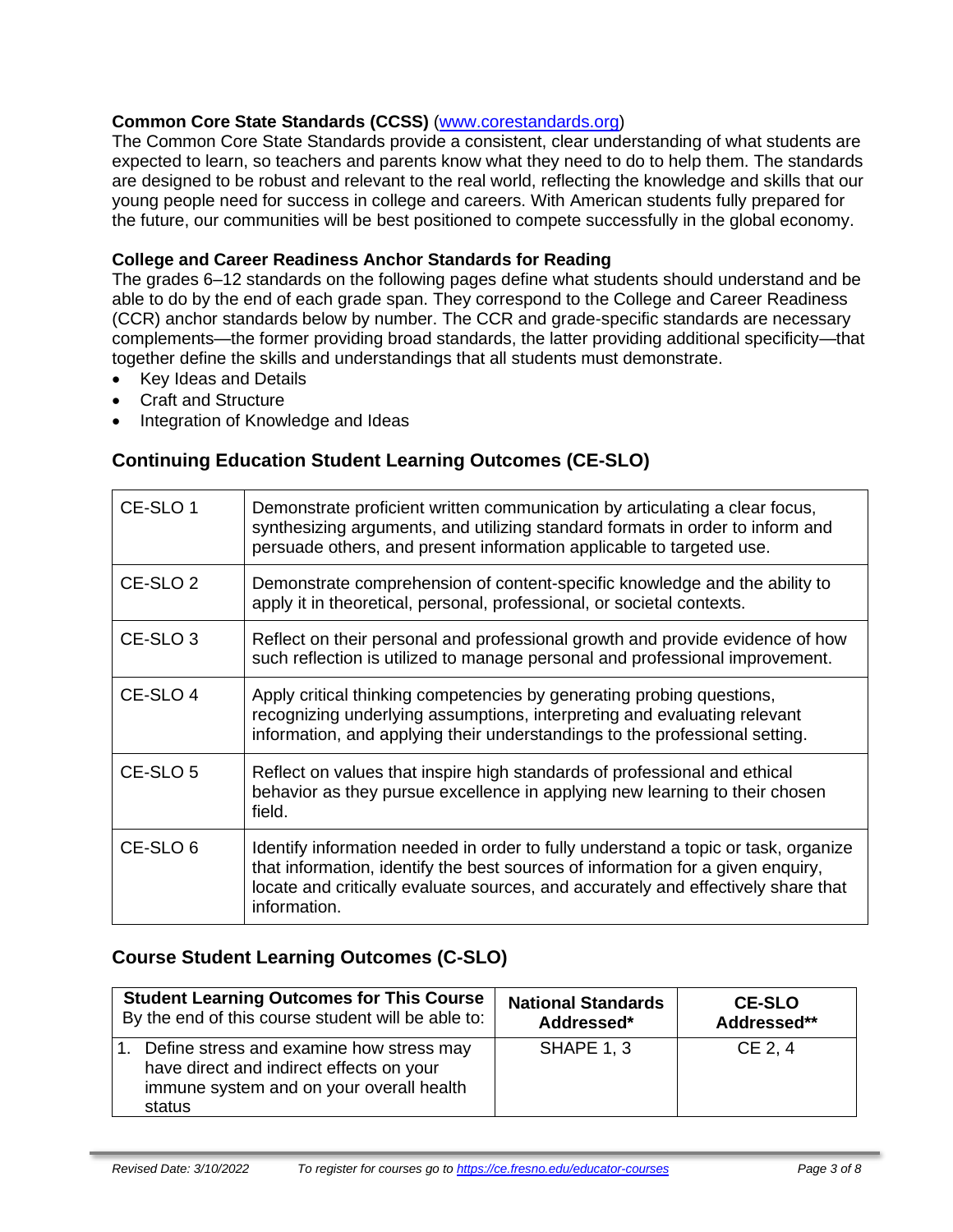| 2. | Explain an understanding of the basic<br>concepts of the human stress response                                                                                                                    | SHAPE 1, 3                      | CE 3, 4, 5, 6 |
|----|---------------------------------------------------------------------------------------------------------------------------------------------------------------------------------------------------|---------------------------------|---------------|
|    | 3. Assess and identify physical, emotional,<br>environmental, and self-imposed sources of<br>stress using several different stress<br>assessment instruments.                                     | SHAPE 1, 2, 3, 4, 8             | CE 1, 3, 5    |
|    | 4. Develop a goal setting and time<br>management programs that incorporates<br>industry standard principles covered in this<br>course                                                             | SHAPE 3, 4, 5, 6, 7             | CE 1, 2, 4, 6 |
|    | 5. Demonstrate an understanding of the use of<br>self-monitoring techniques in their own<br>stress management program.                                                                            | SHAPE 3, 4, 5, 6, 7, 8          | CE 1, 2, 3, 5 |
| 6. | Develop a lesson plan focusing around<br>stress management or design a stress<br>management workshop.                                                                                             | SHAPE 1, 2, 3, 4, 5,<br>6, 7, 8 | CE 2, 4, 6    |
|    | 7. Demonstrate an understanding of the<br>methods used to relieve physical, emotional,<br>and environmental stress from the<br>classroom.                                                         | SHAPE 1, 2, 3, 4, 5,<br>6, 7, 8 | CE 2, 3, 4    |
| 8. | Design and produce a relaxation video /<br>audio script to use in their teaching or for<br>other professional use, utilizing at least one<br>of the relaxation methods covered in this<br>course. | SHAPE 3, 4, 5, 6, 7             | CE 1, 2, 3, 5 |
| 9. | Integrate national or state standards into<br>various aspects of their teaching as<br>demonstrated through their coursework.                                                                      | SHAPE 1, 2, 3, 4, 5,<br>6, 7, 8 | CE 2, 4, 5    |

\* Please refer to the section on **National Standards Addressed in This Course**

\*\* Please refer to the section on **Continuing Education Program Student Learning Outcomes**

## **Topics, Assignments, and Activities**

| <b>Module</b><br><b>Module Title</b>  | <b>Module Assignments and Activities</b>            | <b>Passing</b><br><b>Score</b><br>for Each<br><b>Assignment</b> |
|---------------------------------------|-----------------------------------------------------|-----------------------------------------------------------------|
| <b>Welcome Module</b>                 | Introduction video<br>$\bullet$                     |                                                                 |
|                                       | <b>Course Syllabus</b>                              |                                                                 |
|                                       | Introduce Yourself Forum                            |                                                                 |
|                                       | <b>Moodle Online Tutorial</b>                       |                                                                 |
| <b>Module 1</b> $-$ Analysis          | Analysis and Application Papers addressing          | Pass                                                            |
| and Application                       | foundational knowledge and application of stress    | Pass                                                            |
| Papers                                | management.                                         | Pass                                                            |
|                                       | Discussion Forum (post, read, respond)<br>$\bullet$ | Pass                                                            |
| <b>Module <math>2 -</math></b> Action | Time Management Action Plan<br>$\bullet$            | Pass                                                            |
| <b>Plan</b>                           | Discussion Forum (post, read, respond)<br>$\bullet$ | Pass                                                            |
| <b>Module <math>3 -</math>Lesson</b>  | Stress Management Lesson Plan<br>$\bullet$          | Pass                                                            |
| Plan                                  | Discussion Forum (post, read, respond)              | Pass                                                            |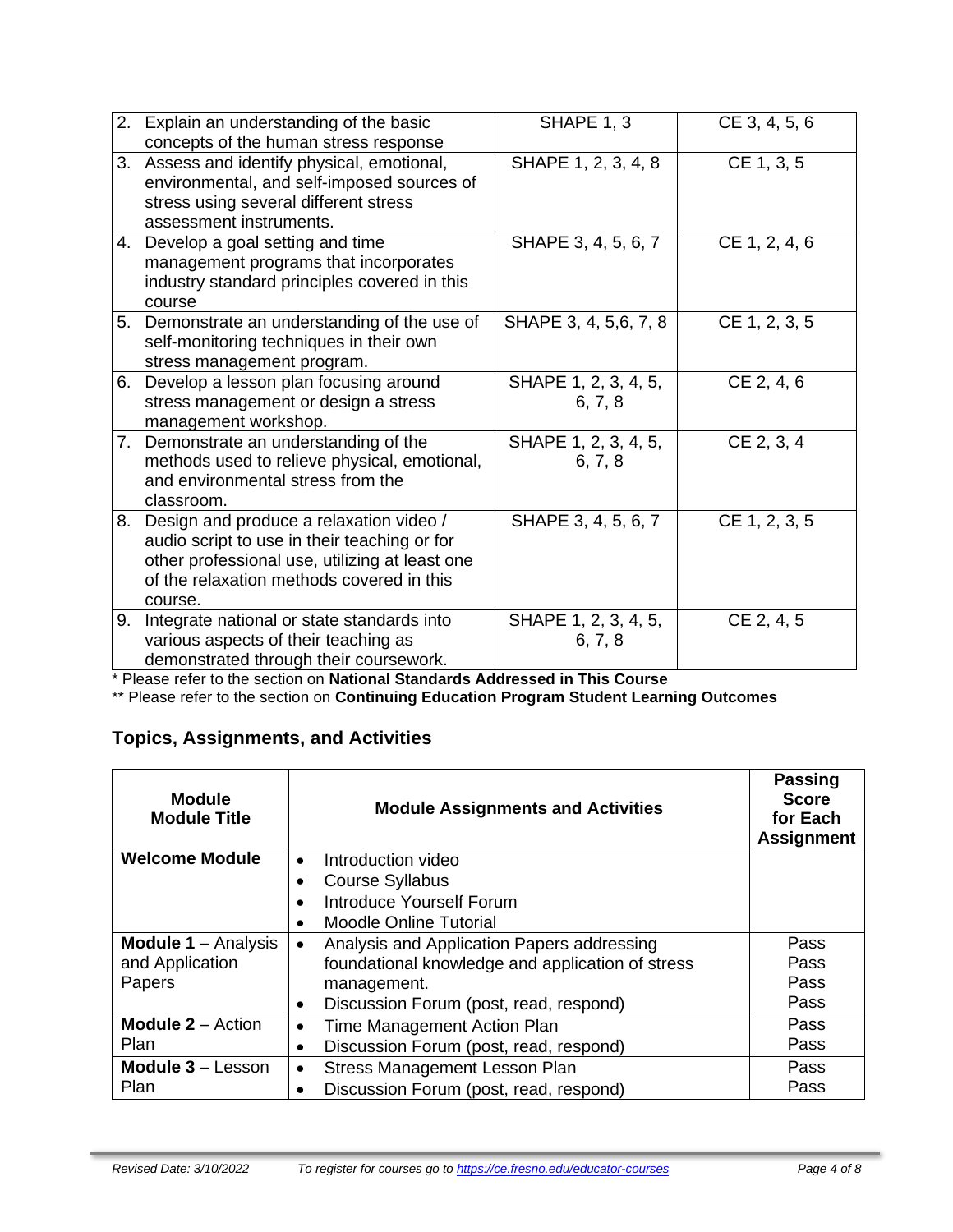| <b>Module</b><br><b>Module Title</b>        | <b>Module Assignments and Activities</b>              | <b>Passing</b><br><b>Score</b><br>for Each<br><b>Assignment</b> |
|---------------------------------------------|-------------------------------------------------------|-----------------------------------------------------------------|
| Module 4 - Lesson<br><b>Plan Reflection</b> | Stress Management Lesson Plan Reflection<br>$\bullet$ | Pass                                                            |
| <b>Module <math>5 -</math></b> Website      | <b>Stress Management Website Project</b><br>$\bullet$ | Pass                                                            |
| Project                                     | My Favorite Website for Stress Management             | Pass                                                            |
| Module $6-$<br><b>Relaxation Script</b>     | <b>Relaxation Script</b><br>$\bullet$                 | Pass                                                            |
| Course Wrap-up-                             | <b>Final Reflection Forum</b><br>$\bullet$            |                                                                 |
| Grading and                                 | <b>Course Evaluation</b>                              |                                                                 |
| Evaluation                                  | <b>Course Completion Checklist</b>                    |                                                                 |
|                                             | <b>Grade Request / Transcript Request</b>             |                                                                 |

## **Grading Policies, Rubrics, and Requirements for Assignments**

#### **Grading Policies**

- Assignments will be graded per criteria presented in the course rubrics.
- $A = 90-100\%$  and  $B = 80-89\%$ , (anything below 80% will not receive credit.)
- The discernment between an A or a B letter grade is at the discretion of the instructor based on the quality of work submitted (see course rubrics).
- Coursework falling below a B grade will be returned with further instructions.
- All assignments must be completed to receive a grade and are expected to reflect the quality that teacher-training institutions require of professional educators. If completed assignments do not meet this standard, students will be notified with further instructions from the instructor.

| Grade     | <b>Percent</b> | <b>Description</b> | <b>Rubric</b>                                                                                                                                                                                   |
|-----------|----------------|--------------------|-------------------------------------------------------------------------------------------------------------------------------------------------------------------------------------------------|
| A         | 90-100%        | Excellent          | Meets all course / assignment requirements with<br>significant evidence of subject mastery and<br>demonstration of excellent graduate level<br>professional development scholarship.            |
| в         | 80-89%         | Very Good          | Adequately meets criteria for all course/assignment<br>requirements - demonstrates subject competency<br>with very good graduate level professional<br>development scholarship.                 |
| <b>NC</b> | Below 80%      | Unacceptable       | Does not meet the minimum criteria for all<br>course/assignment requirements and demonstrated<br>little, if any, evidence of acceptable graduate level<br>professional development scholarship. |

#### **Grading Rubrics**

#### **Writing Requirements**

• **Superior:** Writing is clear, succinct, and reflects graduate level expectations. Clearly addresses all parts of the writing task. Maintains a consistent point of view and organizational structure. Includes relevant facts, details, and explanations.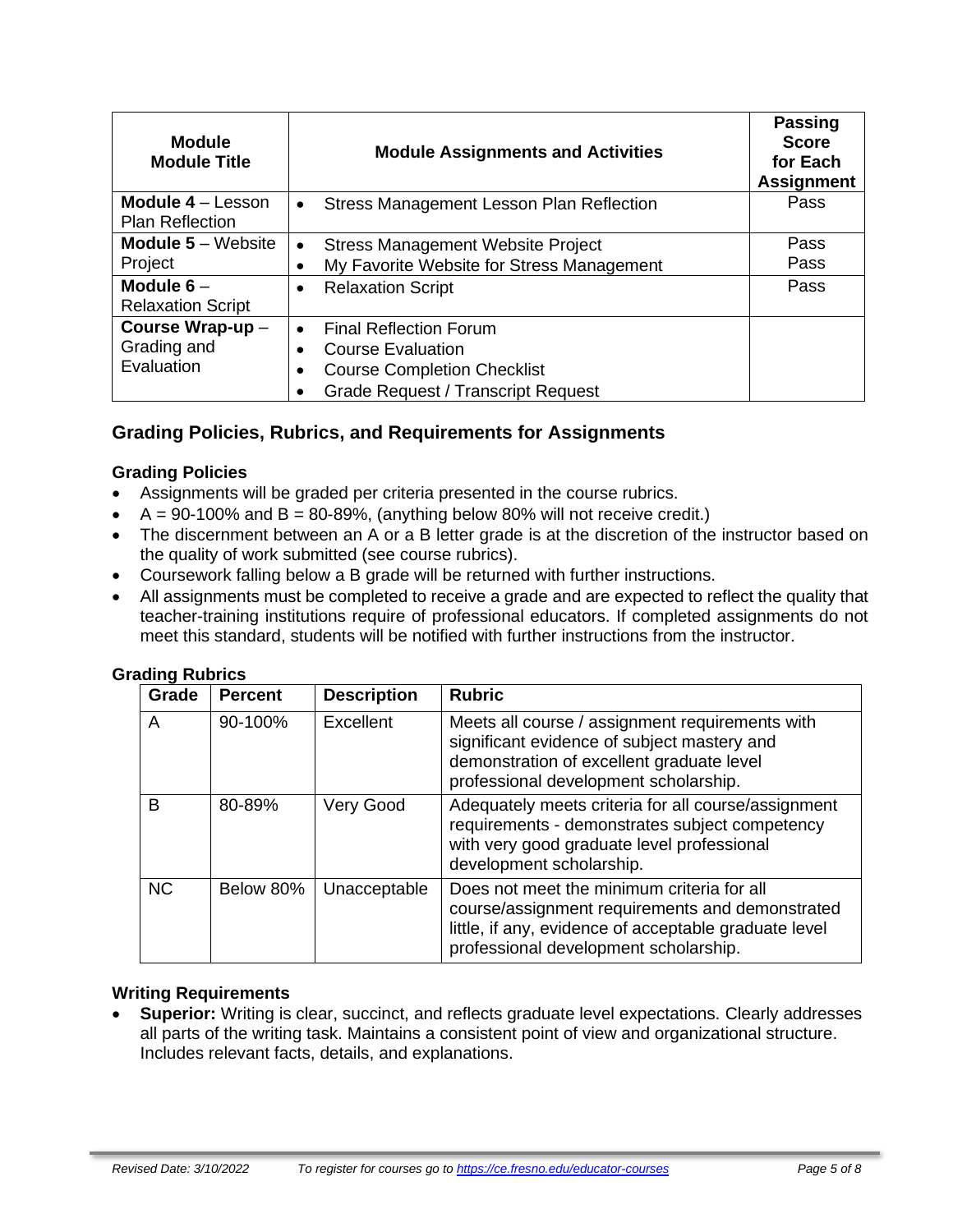- **Standard:** Writing is acceptable with very few mistakes in grammar and spelling. Addresses most parts of the writing task. Maintains a mostly consistent point of view and organizational structure. Includes mostly relevant facts, details, and explanations.
- **Sub-standard:** Writing contains noticeable mistakes in grammar and spelling. Does not address all parts of the writing task. Lacks a consistent point of view and organizational structure. May include marginally relevant facts, details, and explanations.

#### **Lesson Plan Requirements**

- **Superior:** Instructional goals and objectives clearly stated. Instructional strategies appropriate for learning outcome(s). Method for assessing student learning and evaluating instruction is clearly delineated and authentic. All materials necessary for student and teacher to complete lesson clearly listed.
- **Standard:** Instructional goals and objectives are stated but are not easy to understand. Some instructional strategies are appropriate for learning outcome(s). Method for assessing student learning and evaluating instruction is present. Most materials necessary for student and teacher to complete lesson are listed.
- **Sub-standard:** Instructional goals and objectives are not stated. Learners cannot tell what is expected of them. Instructional strategies are missing or strategies used are inappropriate. Method for assessing student learning and evaluating instruction is missing. Materials necessary for student and teacher to complete lesson are missing.

#### **Instructor/Student Contact Information**

Throughout the course participants will be communicating with the instructor and their classmates on a regular basis using asynchronous discussion forums. Students are provided with instructor contact information in the event they want to make email or phone contact. In addition, students are encouraged to email or phone the instructor at any time. Students will also receive feedback on the required assignments as they are submitted.

## **Forums**

Participation is an important expectation of this course and all online courses. Online discussions promote reflection and analysis while allowing students to appreciate and evaluate positions that others express. While students may not be engaging with the same students throughout this course, they will be expected to offer comments, questions, and replies to the discussion question whenever possible. The faculty role in the discussion forum is that of an observer and facilitator.

#### **Coursework Hours**

Based on the Carnegie Unit standard, a unit of graduate credit measures academic credit based on the number of hours the student is engaged in learning. This includes all time spent on the course: reading the textbook, watching videos, listening to audio lessons, researching topics, writing papers, creating projects, developing lesson plans, posting to discussion boards, etc. Coursework offered for FPU Continuing Education graduate credit adheres to 45 hours per semester unit for the 900-level courses. Therefore, a student will spend approximately 135 hours on a typical 3-unit course.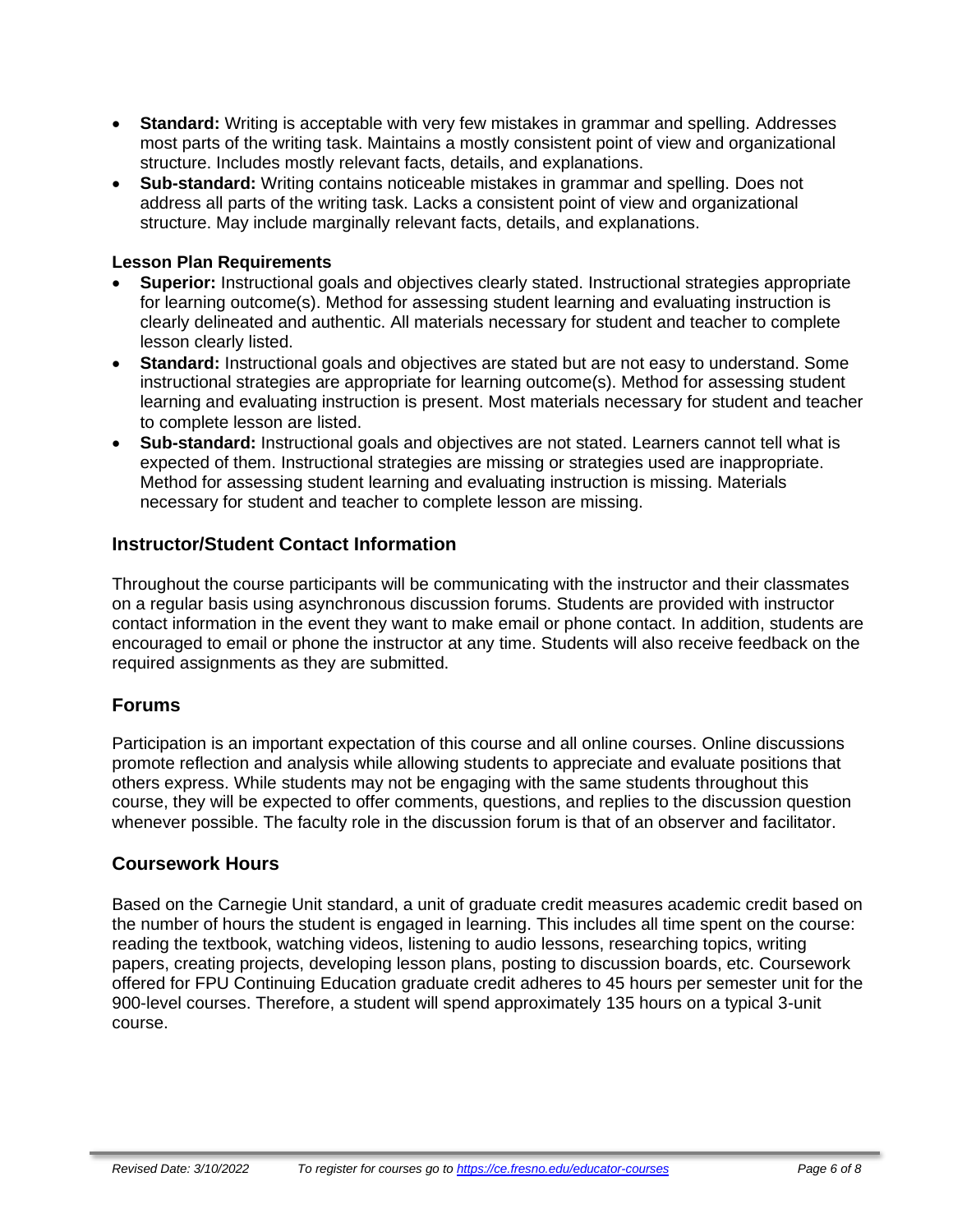## **Services for Students with Disabilities**

Students with disabilities are eligible for reasonable accommodations in their academic work in all classes. In order to receive assistance, the student with a disability must provide the Academic Support Center with documentation, which describes the specific disability. The documentation must be from a qualified professional in the area of the disability (i.e. psychologist, physician or educational diagnostician). Students with disabilities should contact the Academic Support Center to discuss academic and other needs as soon as they are diagnosed with a disability. Once documentation is on file, arrangements for reasonable accommodations can be made. For more information and for downloadable forms, please go to [https://www.fresno.edu/students/academic](https://www.fresno.edu/students/academic-support/services-students-disabilities)[support/services-students-disabilities.](https://www.fresno.edu/students/academic-support/services-students-disabilities)

## **Plagiarism and Academic Honesty**

All people participating in the educational process at Fresno Pacific University are expected to pursue honesty and integrity in all aspects of their academic work. Academic dishonesty, including plagiarism, will be handled per the procedures set forth in the Fresno Pacific University Catalogue and Handbook - <https://handbook.fresno.edu/graduate/academic-policies>

## **Technology Requirements**

To successfully complete the course requirements, course participants will need Internet access, can send and receive email, know how to manage simple files in a word processing program, and have a basic understanding of the Internet. Please remember that the instructor is not able to offer technical support. If you need technical support, please contact your Internet Service Provider.

**Moodle:** This course will be delivered totally online. Moodle is a learning management system that provides students access to online resources, documents, graded assignments, quizzes, discussion forums, etc. Moodle is easy to learn and has a friendly user interface. To learn more about Moodle, go to [https://docs.moodle.org/33/en/Student\\_FAQ.](https://docs.moodle.org/33/en/Student_FAQ) There are also some student tutorials on the Center for Online Learning website at Fresno Pacific University - [https://col.fresno.edu/student.](https://col.fresno.edu/student)

**Moodle Site Login and Passwords:** Students will need to have internet access to log onto [https://ce-connect.fresno.edu.](https://ce-connect.fresno.edu/) The username and password numbers for Moodle access will be sent to you by the university using the email address you submitted at the time of registration. The instructor will then contact you with a welcome communication. If you need help with your username and password recovery, please contact the Continuing Education office at (800) 372- 5505 or (559) 453-2000 during regular office hours - Mon-Fri 8:00 am to 5:00 pm. or email them at [prof.dev@fresno.edu.](mailto:prof.dev@fresno.edu)

**Getting Help with Moodle:** If you need help with Moodle, please contact the Center for Online Learning (COL), by telephone or the website. Help by phone (559) 453-3460 is available Mon-Thurs 8:00 am to 8:00 pm and on Fridays from 8:00 am to 5:00 pm, or by filling out a "Request Services" form at [https://col.fresno.edu/contact/request-services.](https://col.fresno.edu/contact/request-services) Please identify that you are with the "School = Continuing Education".

## **Final Course Grade and Transcripts**

When all work for the course has been completed, students will need to logon to the Continuing Education website [\(https://ce.fresno.edu/my-account\)](https://ce.fresno.edu/my-account) and "Request Final Grade". Once the